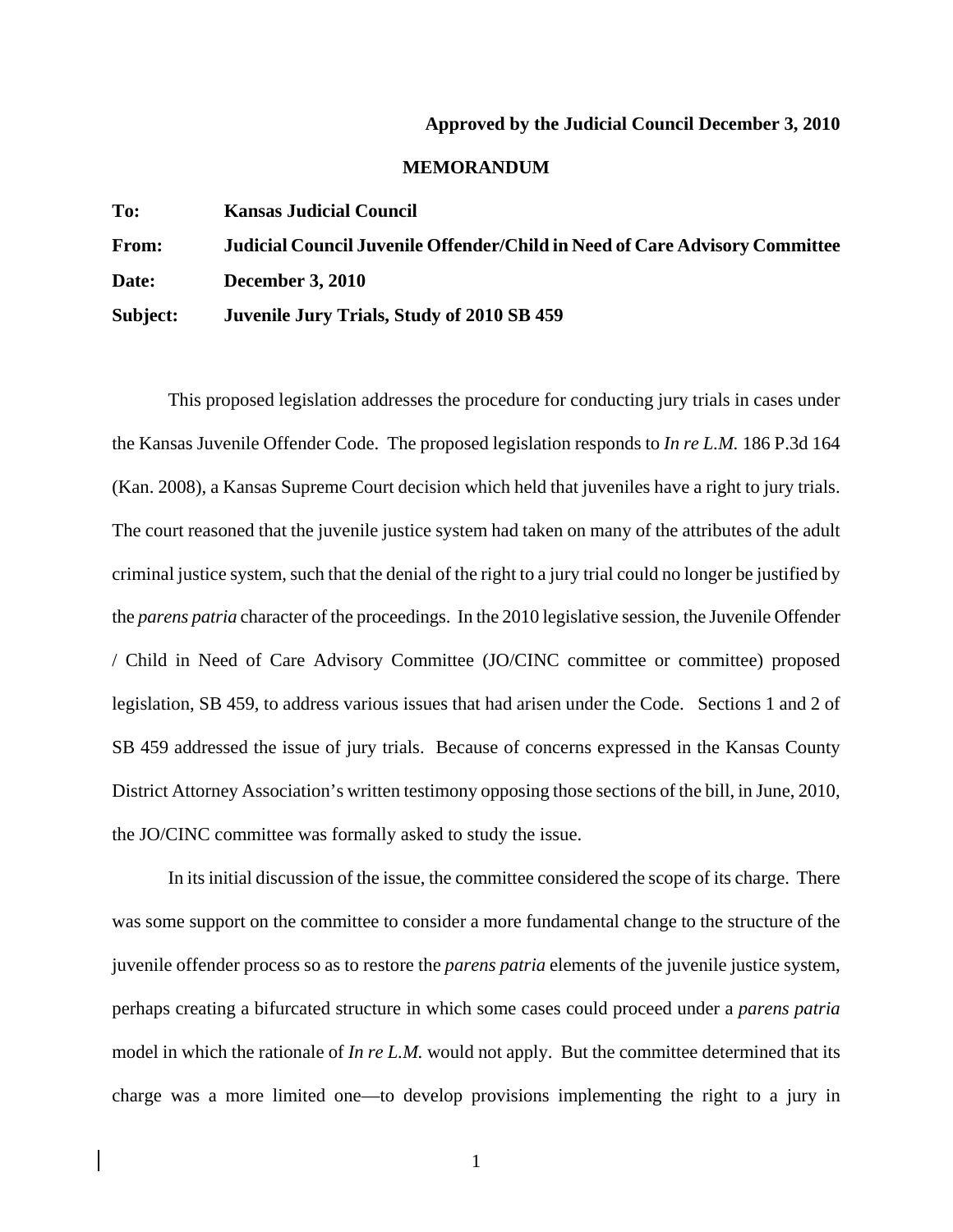adjudications under the Code. Given its understanding of its charge, the committee did not address other aspects of the juvenile offender process that implicate other constitutional rights that might apply in juvenile offender adjudications under the logic of *In re L.M.*

The committee then assigned several members to develop a draft that would address the concerns expressed during the legislative process. Those concerns were twofold. First, the proposed legislation had included language indicating that trial was to the court, and required the juvenile to request a jury trial, which the KCDAA considered to be inconsistent with *In re L.M.* Second, the proposed legislation did not address the procedures for conducting jury trial, giving judges insufficient guidance as to how to conduct a jury trial when one was requested in a juvenile offender proceeding.

The subcommittee debated on the best method to address these concerns. It considered that, in view of *In re L.M.*, the procedures for jury trials in juvenile offender cases should generally parallel the procedures for adult jury trials, except where the special character of the juvenile justice system warranted a difference in treatment. The subcommittee then discussed the best way to implement that principle. It considered various means of incorporating the relevant provisions of the adult criminal procedure code by reference, but determined that such an approach would not work. In order to avoid uncertainty about what provisions were incorporated (and prevent the wholesale adoption of the adult criminal procedure code), it would be necessary to specify those provisions that were incorporated (or those that were not). Such a statute would be unwieldy and difficult to work with, in part because many provisions of the adult code reference both matters relevant to jury trials and other issues, which would need to be sorted out. In addition, many of the relevant provisions would require changes to adapt them to the Juvenile Offender Code.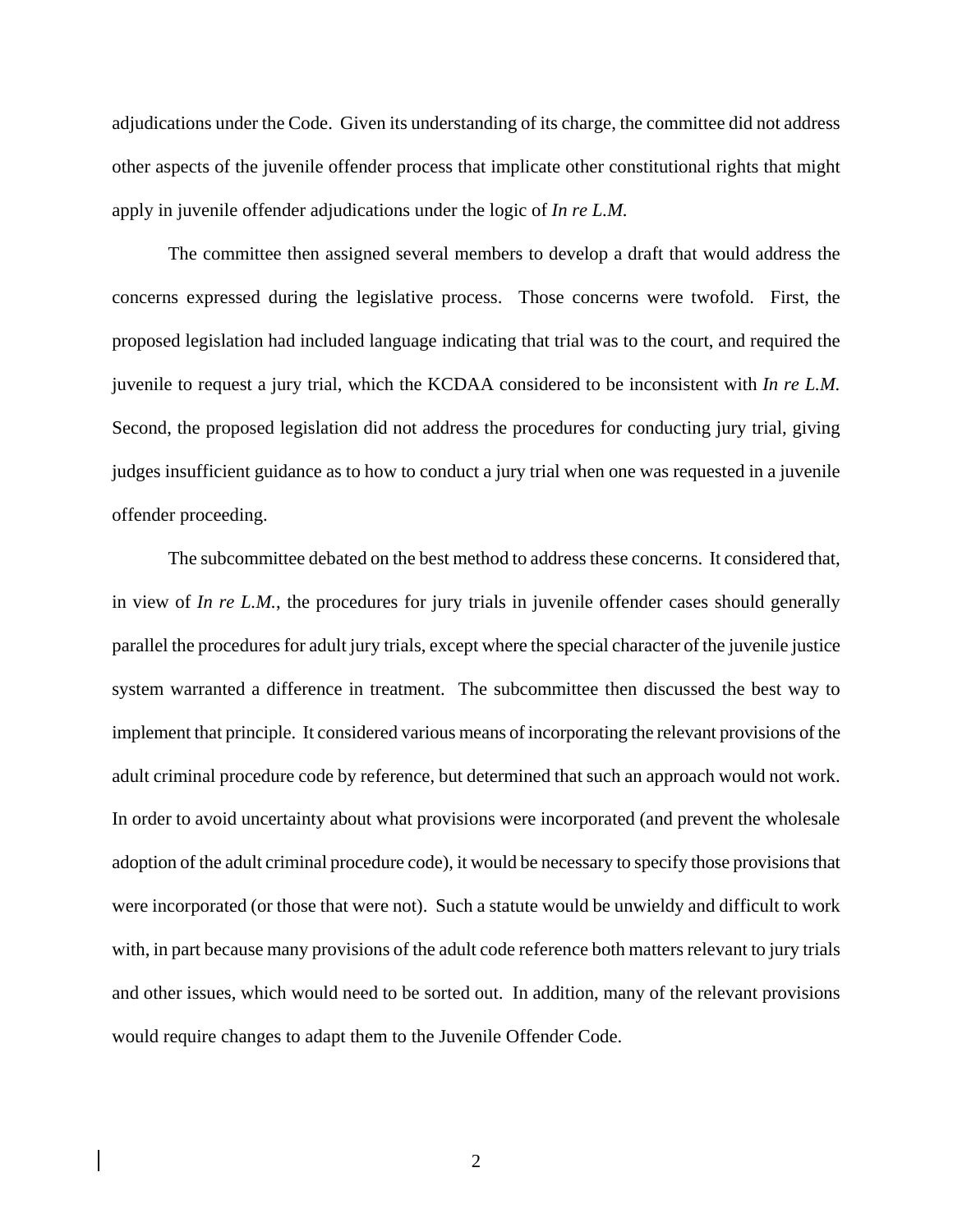Thus, the subcommittee determined that the better approach would be to identify the relevant provisions from the adult criminal code, incorporate them into the Juvenile Offender Code, and then work with the full committee to modify them as appropriate to the juvenile justice system. Using this approach, the subcommittee produced a working draft that combined the relevant provisions from the adult code into a new version of K.S.A. 38-2357 (which currently is a short provision giving the court discretion to order a jury trial upon motion). The subcommittee organized the provisions into subsections, removed language addressing matters relating to other procedural issues, and adjusted the terminology to conform the terminology of the Juvenile Offender Code.

This draft provided the basis for further discussion by the committee as a whole. To obtain input for this discussion, the draft was sent to the KCDAA and all District Court Judges for comment. A few comments were received from district court judges but no response was received from the KCDAA. The comments from judges expressed concern that juvenile jury trials were undesirable because they (further) undermined the *parens patria* elements of the juvenile justice system. Some comments objected to the working draft's retention of the rule from the adult criminal procedure code under which jury trials would be automatically provided in felony cases unless it was waived. The comments encouraged the committee to look at the issue more fundamentally in order to minimize the formalization of the juvenile offender process. The committee was sympathetic to these views, but constrained by both *In re L.M.* and the nature of its charge. Nonetheless, in reviewing the working draft, the committee was especially cognizant of the differences between the adult criminal justice system and the juvenile justice system, and made some modifications to the adult procedures accordingly. The final product and a copy of the comments are attached.

The legislation proposes amendments to two provisions affected by *In re L.M.*, K.S.A. 38- 2344(b) and K.S.A. 38-2357, and attempts to provide procedural direction for handling juvenile jury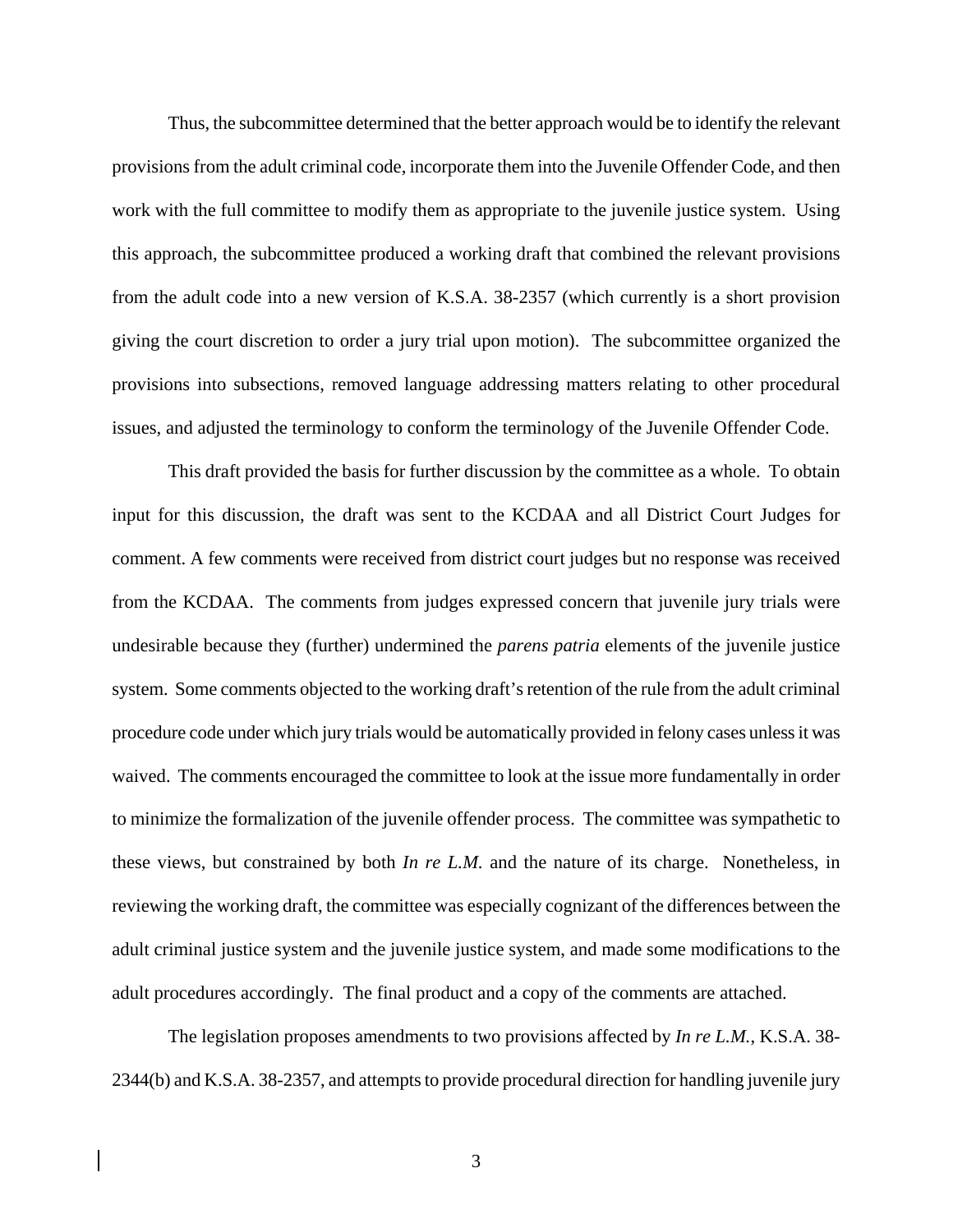trials. The proposed amendments to K.S.A. 38-2344(b) are minor and simply include the right to a jury among those rights of which the juvenile is informed. The proposed amendments to K.S.A. 38- 2357 are the core of the committee's proposals, and include provisions addressing (1) the scope and invocation of the right to a jury trial; (2) the size, composition, and selection of a jury panel; (3) the conduct of jurors and their opportunity to view the scene; and (4) the jury's decision, including submission of the case to the jury, deliberations, and the jury verdict. The legislation does not address many issues related to other constitutional rights that the holding *In re L.M.* case raises, such as the right to speedy trial or preliminary hearings. The committee considered these issues to be beyond the scope of its charge and also concluded that it was premature to address these issues without further direction or clarification from the Kansas Supreme Court or further direction or assignment from the Judicial Council. Thus, in drafting the proposed legislation, the committee endeavored to avoid taking any action that would have implications beyond the right to a jury trial.

The committee's original recommendation in SB 249 was to provide for a right to a jury trial *on request* in both felony and misdemeanor cases, departing from the rule in adult criminal cases, in which a jury must be requested in misdemeanor cases, but is provided automatically in felony cases unless waived. One objection raised by the KCDAA was that requiring a juvenile to request a jury trial in felony cases is not in line with the holding in *In re L.M.* After careful consideration of this issue and with respect to the KCDAA, the committee disagrees, and renews its recommendation that juveniles be required to request a jury in all cases. The committee does not believe that requiring a juvenile to request a jury impairs the right to a jury trial in any way if the jury is provided as a matter of right when it is requested. The adult criminal procedure code follows this approach for misdemeanor cases, and there is no question of its validity. *In re L.M.* requires the state to comply